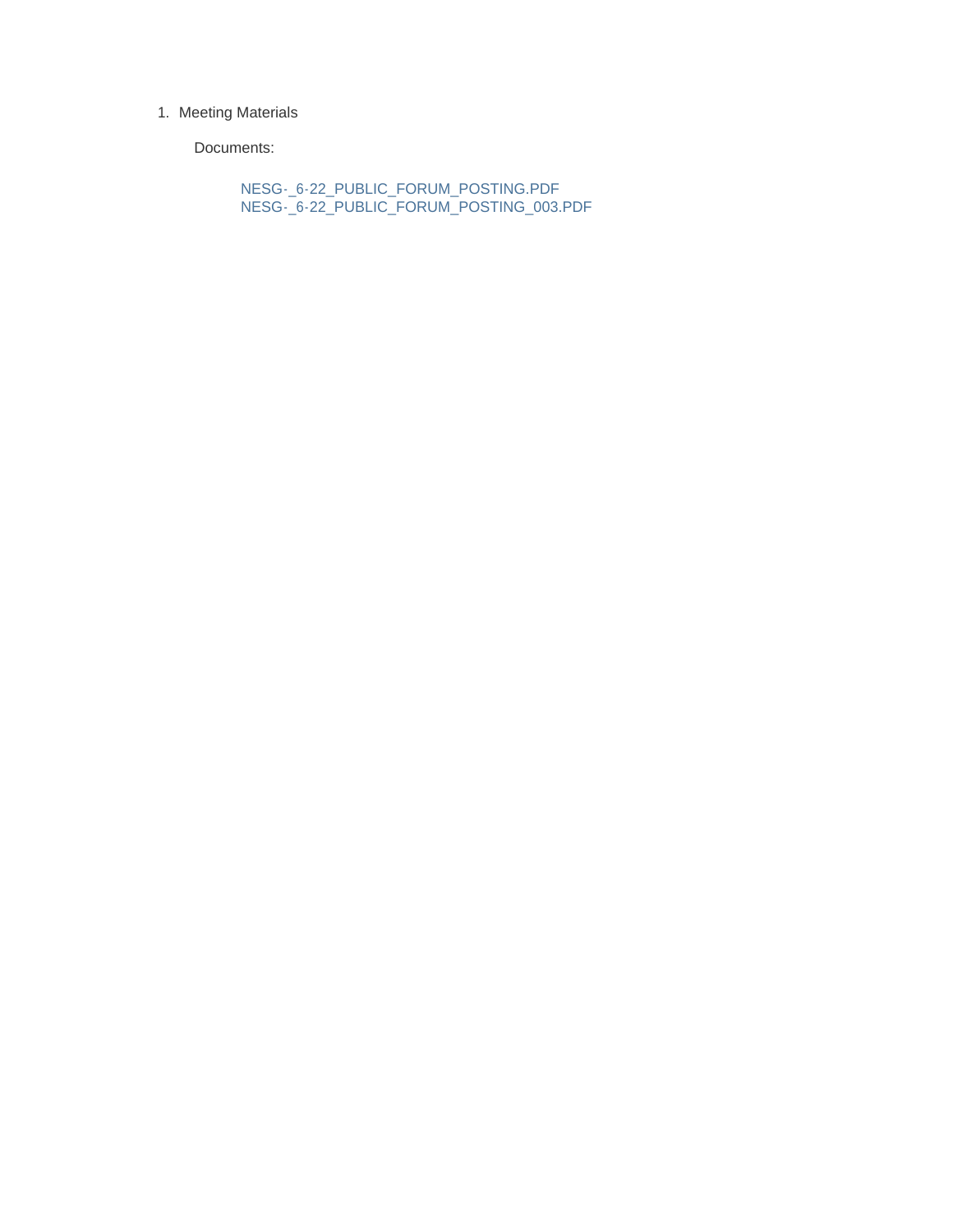## NAUSET ESTUARY DREDGING PROJECT (NEDP)

# OFFICIAL NOTICE OF A PUBLIC MEETING FOR RESIDENTS OF ORLEANS AND EASTHAM

#### Tuesday, June 22, 2021 at 6:00 pm Orleans Town Hall, 19 School Rd., Orleans, MA 02653

### **TO BE HELD IN PERSON AT THE ORLEANS TOWN HALL AND REMOTELY VIA ZOOM THE FORUM ALSO MAY BE VIEWED ON CHANNEL 18 IN ORLEANS AND EASTHAM**

The Towns of Orleans and Eastham have scheduled a citizens forum to discuss the Nauset Estuary Dredging Project (NEDP) and the Expanded Environmental Notification Form (EENF) for this project. Over more than 600 pages, the EENF describes the studies completed in contemplation of dredging, alternatives considered, the scope of the proposed dredging project, the dredging methods that will be used, how the dredge spoils will be handled, the lengthy permitting process for the project, and the potential environmental impacts of the project. Section B of the EENF contains a summary of the NEDP. The complete EENF may be viewed by using the following links: [https://www.town.orleans.ma.us/select-board/pages/nauset-estuary](https://www.town.orleans.ma.us/select-board/pages/nauset-estuary-dredging-project)[dredging-project](https://www.town.orleans.ma.us/select-board/pages/nauset-estuary-dredging-project) or [https://www.eastham-ma.gov/select-board/pages/nauset-estuary-dredging](https://www.eastham-ma.gov/select-board/pages/nauset-estuary-dredging-project)[project.](https://www.eastham-ma.gov/select-board/pages/nauset-estuary-dredging-project)

The forum will be held will be held in person at the Orleans Town Hall. Orleans and Eastham residents also may participate remotely with video by using the following ZOOM link: **<https://us02web.zoom.us/j/88204458852>** or by telephone using either of the following numbers and the following ID: **+1 312 626 6799 or +1 646 558 8656; Webinar ID: 882 0445 8852 .** The forum will also be televised on Channel 18 in Orleans and can be viewed live streamed at [https://www.town.orleans.ma.us/orleans-18/pages/ch-18-live-streaming.](https://www.town.orleans.ma.us/orleans-18/pages/ch-18-live-streaming) In addition, questions about the EENF and the NEDP may be submitted in advance of the forum by emailing to the following addresses: [communityexchange@eastham-ma.gov](mailto:communityexchange@eastham-ma.gov) and [nausetestuary@town.orleans.ma.us.](mailto:nausetestuary@town.orleans.ma.us)

Residents of both towns are encouraged to attend the forum in person or remotely to learn about the NEDP and to ask questions. The forum will begin with a presentation by Leslie Fields of the Woods Hole Group consulting firm, which prepared the EENF. The balance of the meeting will be devoted to questions from residents on the EENF and NEDP with responses from Ms. Fields and town officials. The forum's purpose is educational. It is not intended to be an opportunity for residents to advocate in favor of or against the project. Both Towns will vote on the project at a later date.

A second citizens forum will take place on June 29 at 6 pm with the same arrangements. The second forum will focus on the proposed dewatering/disposal area in Orleans north of the Nauset Town Beach. A portion of the dredged material will be piped to this location and used to create a sand dune to provide resiliency against future erosion.